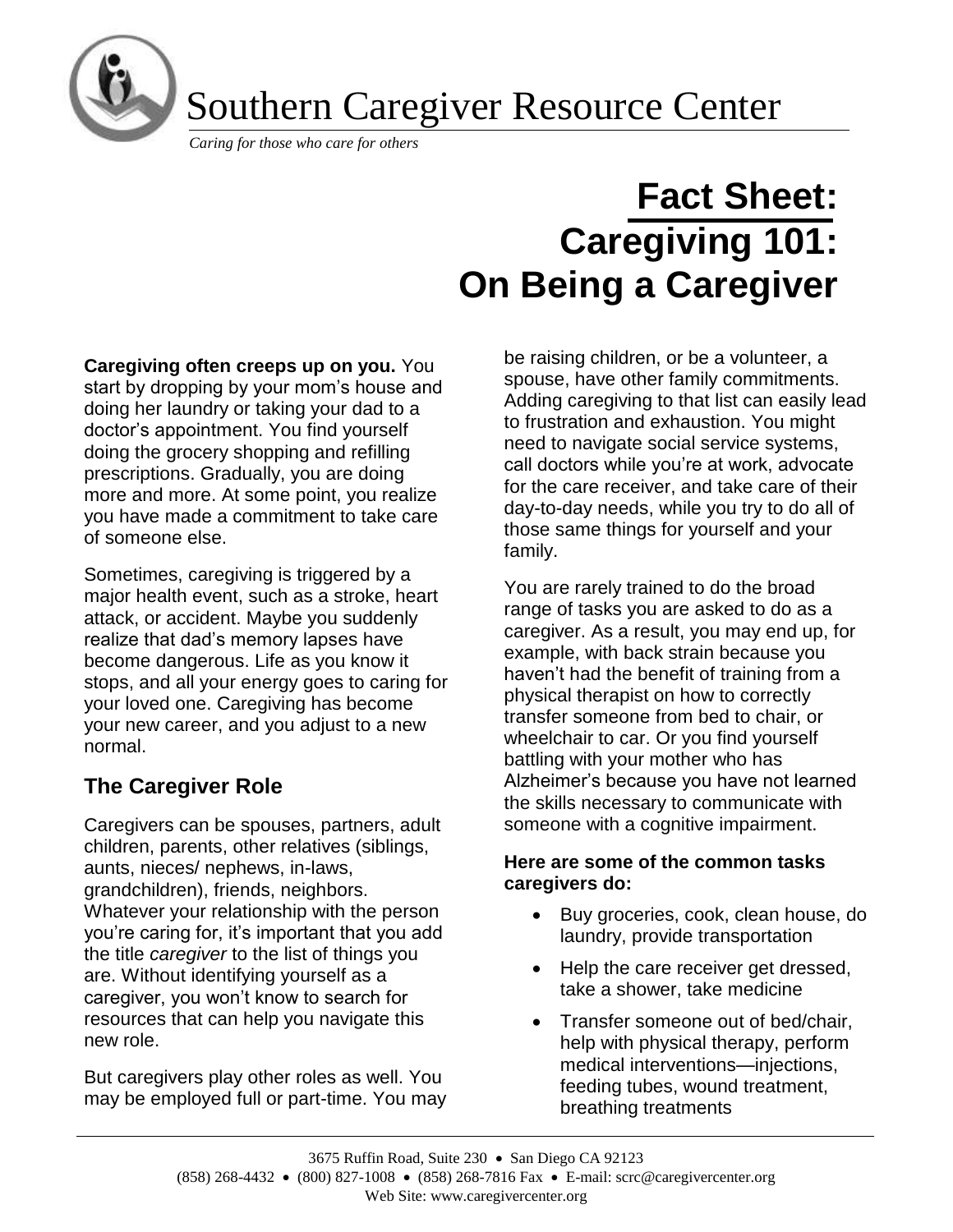- Arrange medical appointments, drive to the doctor, sit in during appointments, monitor medications
- Talk with doctors, nurses, care managers, and others to understand what needs to be done
- Spend time handling crises and arranging for assistance—especially for someone who cannot be left alone
- Handle finances and other legal matters
- Be a companion
- Be a (usually) unpaid aide, on call 24/7

What are all the things you do? Try making a list, both for your own clarification and for other family members who may not be aware of your efforts.

## **First Steps for New Caregivers**

- It's easy to become overwhelmed as a new caregiver. Here are some steps that can help:
- Identify yourself as a caregiver
- Get a good diagnosis—from a specialist or geriatrician if necessary—of your loved one's health condition
- Learn what specific skills you might need to care for someone with this diagnosis (Caring for someone with Frontotemporal dementia, for example, is different from caring for someone with chronic heart disease)
- Talk about finances and healthcare wishes
- Complete legal paperwork, e.g., Powers of Attorney, Advance **Directives**
- Bring family and friends together to discuss care
- Keep them up to date on the current situation
- Identify resources, both personal and in the community
- Find support for yourself and your loved one
- Remember, you are not alone

# **Keys to Caring for Yourself**

It's one thing to gear up for a short-term crisis. But it takes different skills to provide care over a longer period of time. You'll be more successful if you learn to take care of yourself, starting immediately. Some things to remember:

- You cannot be perfect
- You have a right to all of your emotions (see fact sheet, *Emotional Side of Caregiving*)
- Depression is the most common emotion of long-term caregivers
- Set realistic expectations—for yourself and your loved one
- Learn about the disease and what you can expect
- Learn the skills you need to care for the care receiver and which ones you are or are not able to perform
- Learn to say "no" to things you cannot do
- Learn to accept help from others
- Build resilience
- Identify your buttonpushers/stressors
- Identify your coping skills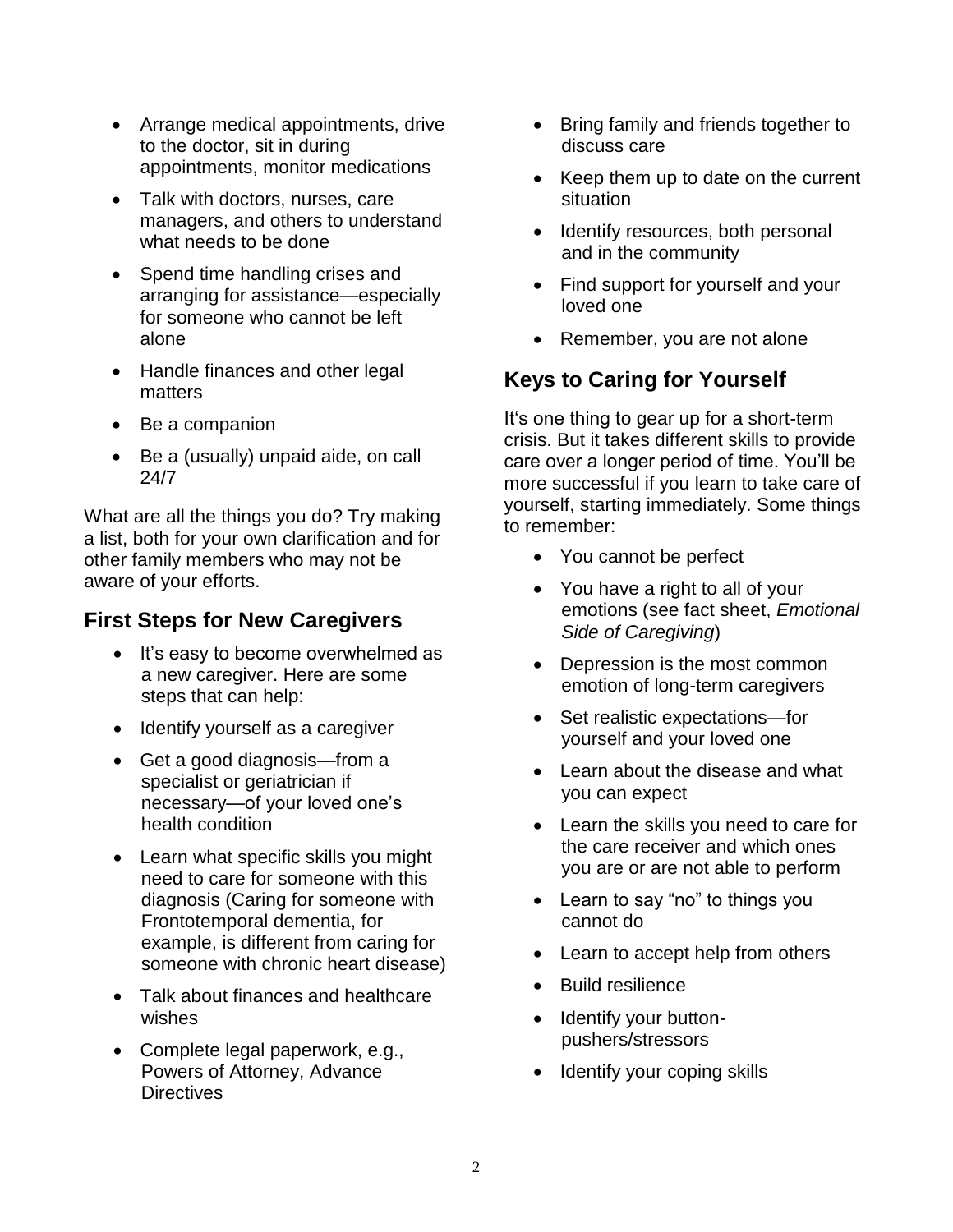- Remember the big three for successful coping:
	- o **Eat right**—good nutrition as opposed to stress-snacking. Limit alcohol and other drugs
	- o **Exercise**—it may be hard to find time but it's the best cure for depression and increases your endorphins ("good" coping hormones)
	- o **Sleep**—7-8 hours is hard to get, but essential. Admit when you are experiencing burnout and get help

Most importantly, remember that taking care of yourself is as important as taking care of someone else.

## **The 'IRS of Caregiving': Information, Respite, and Support**

## **Information**

The first stages of caregiving are the most challenging. This is when you are least informed about what's needed and expected, and when you feel the most insecure and uncertain.

- In addition to information about the disease/disability your loved one is dealing with, you need to understand his or her medications and medical interventions. (See fact sheet *Caregiver's Guide to Medications and Aging*.)
- What knowledge/skills will you need to be able to care for him or her? Where can you get trained to do the tasks required? How can you learn to successfully:
	- o Feed, bathe, groom, or dress someone?
- o Handle toileting or deal with incontinence?
- o Handle a complicated medication schedule?
- o Transfer someone or help them walk?
- How does this disease progress and how will that effect the care receiver's ability to take care of him or herself?
- What are the care needs now and what are they likely to be in the future?
- What are the physical limitations that the care receiver has now or will have?
- What are the cognitive changes you can expect?
	- o Are there predictable behavioral changes that go along with them?
	- o How do I handle these changes?
	- $\circ$  If you are caring for someone with dementia, for instance, you need to learn the strategies for communication that will make you more successful and increase cooperation.
- What is the financial situation? (See fact sheet, *What Every Caregiver Needs to Know About Money*.)
	- o How much money is available to help with care?
	- o Who can access it (is there a Financial Power of Attorney in place)?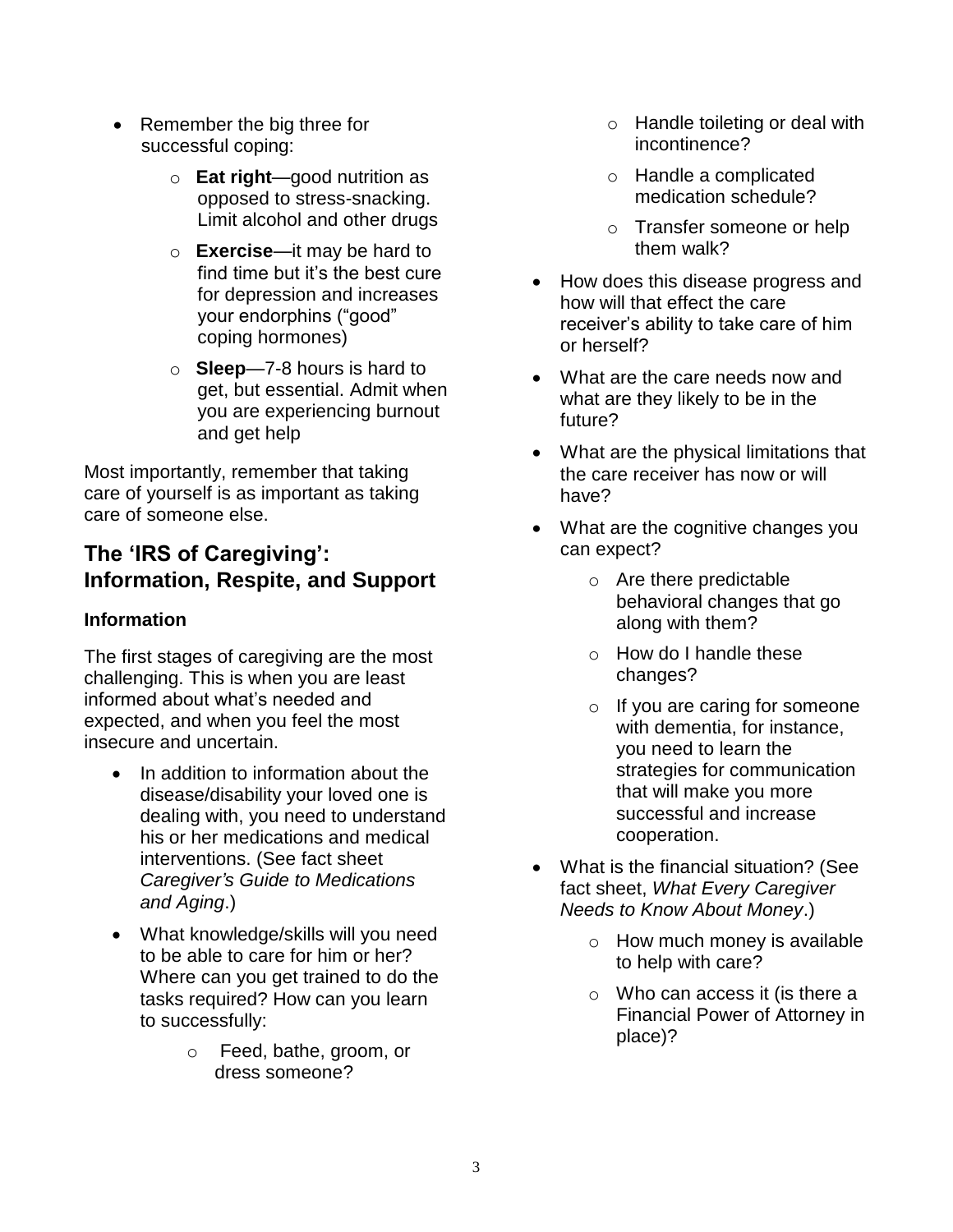- o Are there debts or other constraints on using the money?
- What legal matters should you know about? (See fact sheet, *Legal Planning for Incapacity*.)
	- $\circ$  Is there a Will? A Trust?
	- o Has the Medical Power of Attorney been completed (also called Living Will)? (See fact sheet, *Advanced Health Care Directives and POLST*.*)*
	- o Do you have a Release of Information signed and filed with the care receiver's doctor(s)?

You might not be aware of community caregiving resources, but they are there to help you. You can find help in most communities for transportation, home delivered meals, day care programs, home repairs, and more. To learn about them, contact your local Area Agency on Aging (AAA) and find out what's available locally—not only for your loved one, but also for yourself. (In many communities, AAAs can be reached by dialing 211). There may be benefits that you haven't thought about—ask about Title IIIE funding, part of the Older Americans Act specifically for caregivers. There may be Veterans benefits.

#### **Respite**

Caregiving is often a 24/7 job, and everyone needs a break sometimes. Getting away can give you perspective and remind you that there's a world outside. Taking a respite break from caregiving can give you a chance to connect with others, share, laugh, catch up, renew. But it can also be a time for just doing things that are relaxing for you, such as reading a book

without interruption, taking a nap, or going for a walk. This break is a necessary step in taking care of yourself so that you can care for someone else.

Respite can take many forms, from going away on a mini-vacation, to having someone in your home for a few hours so you can run errands or get to the doctor yourself. A local adult day care program may offer enough hours of care—including transportation—so that you can go to work or attend to your other needs and interests. Some residential facilities also offer temporary respite. There may be funds available through your Area Agency on Aging as well as organizations in your community that can help you to get the break you need (also available through the Veteran's Administration for those eligible). Faith communities, disease-specific organizations and your network of friends might be able to help.

At first, it may not feel easy to take a respite break. First, there is our own internal reluctance to leave a loved one, particularly if he or she feels abandoned if you leave. Or there is the fear that something will happen while you're away and only you know how to care for him or her correctly. You might feel guilty and not be sure you have the right to have a good time if your loved one is suffering. You may be concerned about the cost. But remember, you must care for yourself, too.

### **Support**

You can't do it alone! And, like respite, getting support for your caregiving situation will help you take better care of yourself. The longer you are a caregiver, the more isolated you can become. How many times can you say, "I can't get together with you" before people stop calling? But this lack of social interaction will lead to poorer health for you. One reason caregivers don't get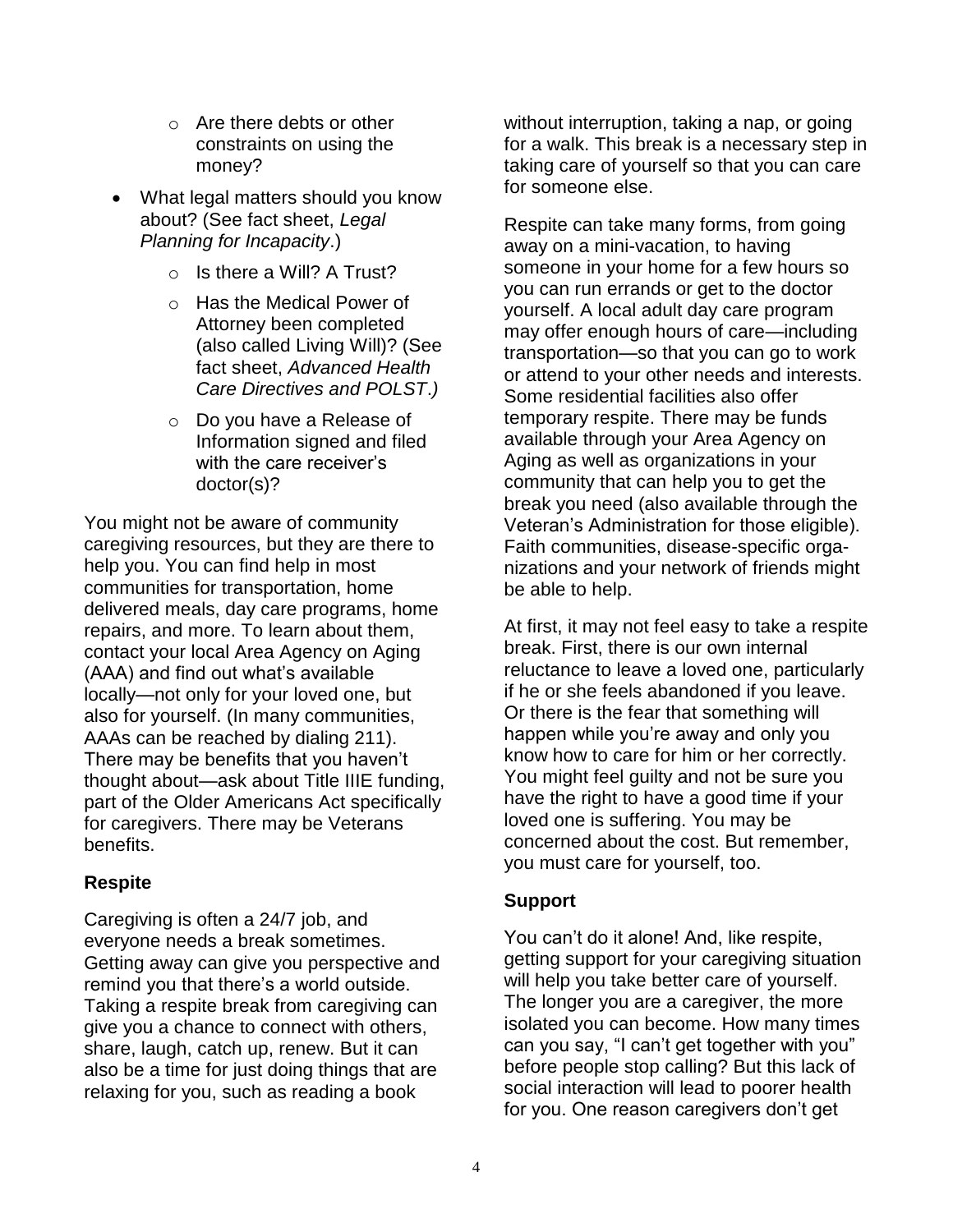the help they need is that taking care of yourself feels like just "one more thing you have to do."

But we all need someone to talk to. Special caregiver support groups in your community or online can help to reduce the feeling that you're all alone and help you learn coping skills from others who are in similar situations. (See fact sheet, *Taking Care of YOU: Self-Care for Family Caregivers*.)

Adding stress to an already difficult situation, caregiving can also create family discord, particularly if you feel you're not getting the help and support you need from members of your own family. Resentment can build on all sides. If you are dealing with family conflict, it might help to have a meeting. (See fact sheets, *Holding a Family Meeting* and *Caregiving with Your Siblings*.)

## **Asking for Help**

Most of us find it hard to ask for help. About 50% of caregivers get no outside help at all. When someone asks if there's anything they can do to help, most of us usually say, "Oh no, that's OK, we're doing fine." When you're a caregiver, it can be even harder. Whom can you call and what can you ask them to do? Learning to accept help early in your transition to being a caregiver will make it easier down the road.

Little things on a regular basis can mean a lot. Maybe someone would bring an occasional meal or dessert. Having someone help with household chores can be an opportunity to socialize as well as get things done. Maybe someone can just come and sit with your loved one, so you can run to the grocery store. Make a list of things that you need help with. Post it on the refrigerator. If someone asks to help, show them the list and let them pick something they'd like to do. That way they're more likely to enjoy the task. If you

know a friend enjoys cooking but dislikes driving, your chances of getting help improve if you ask for help with meal prep instead of a ride to an appointment.

# **Taking Care of YOU**

Caregiving has many challenges and also many rewards. But you need to honor your own needs as well as commit to caring for someone else. That's the only way you will be able to sustain your patience and your caring and be successful over time. There are many things to learn and most caregivers are just "making it up" as they go along. Getting information and training will help you feel confident about the many tasks you perform. Information is available online, at disease-specific websites, through your medical providers, Area Agencies on Aging, some employee assistance programs, support groups, senior centers, and your community. Start with saying, "I am a caregiver and I need help."

## **Resources**

**Southern Caregiver Resource Center** 3675 Ruffin Road, Suite 230 San Diego, CA 92123 (858) 268-4432 | (800) 827-1008 (in CA) Fax: (858) 268-7816 E-mail: [scrc@caregivercenter.org](mailto:scrc@caregivercenter.org) Web site: www.caregivercenter.org

The Southern Caregiver Resource Center offers services to family caregivers of adults with chronic and disabling health conditions and is for residents of San Diego and Imperial counties. Services include information and referral, counseling, family consultation and case management, legal and financial consultation, respite care, education and training, and support groups.